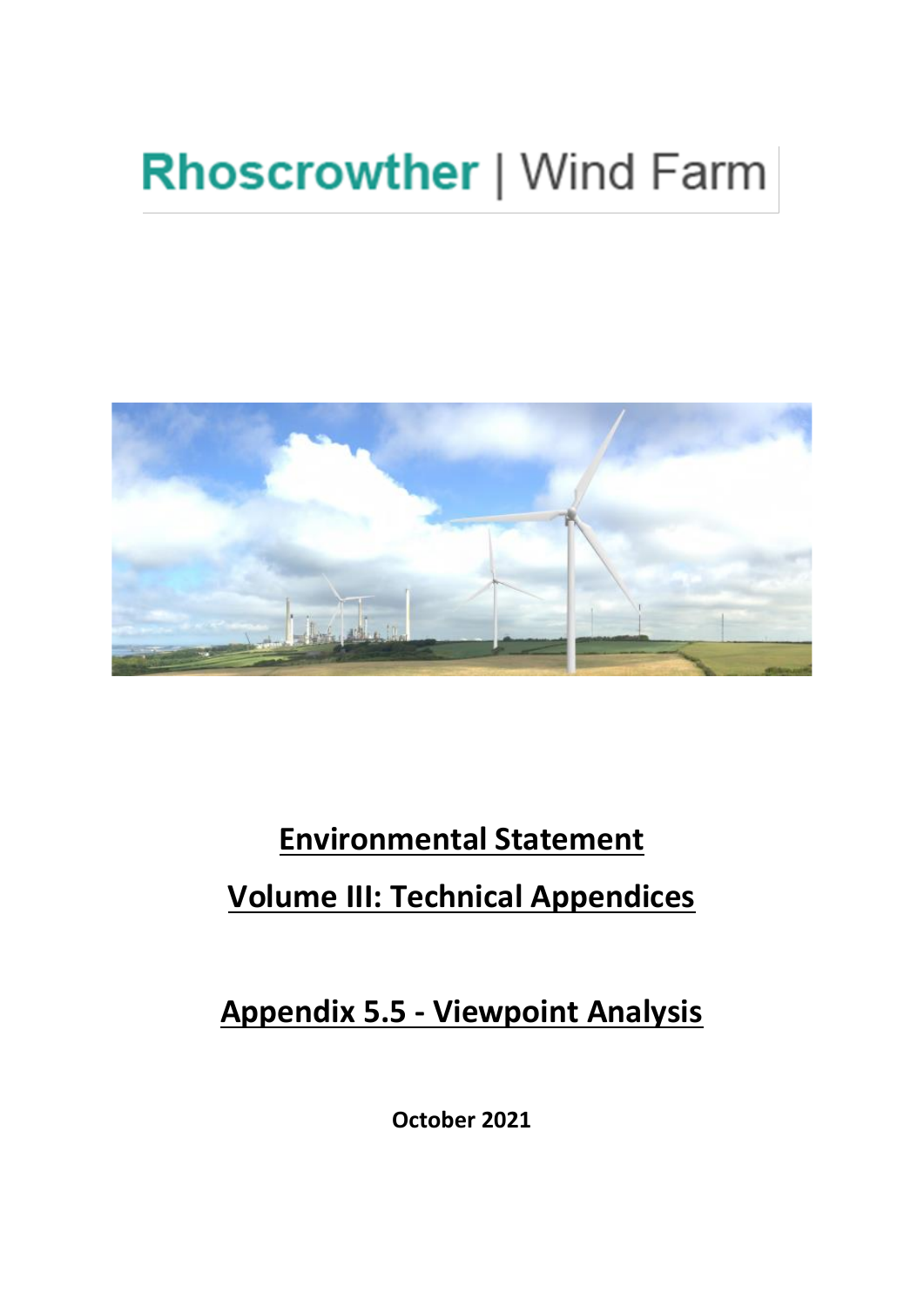#### **Table A5.5/1: Viewpoint Analysis**

| <b>No</b> | Location                                            | <b>Distance</b>                                    | <b>Turbines</b><br>visible | <b>Array</b><br>width                                                                                                                                                                                                          | Context                                                                                                                                                                                                                                                                                                                                                                | <b>Receptors</b><br>(sensitivity)                                            | Magnitude<br>of change              | Effects on<br>views |
|-----------|-----------------------------------------------------|----------------------------------------------------|----------------------------|--------------------------------------------------------------------------------------------------------------------------------------------------------------------------------------------------------------------------------|------------------------------------------------------------------------------------------------------------------------------------------------------------------------------------------------------------------------------------------------------------------------------------------------------------------------------------------------------------------------|------------------------------------------------------------------------------|-------------------------------------|---------------------|
| Vp01      | Bridleway north of<br>Hoplass                       | 0.277km<br>(T3)                                    | 3 turbines                 | 38°                                                                                                                                                                                                                            | Junction of minor road and local<br>bridleway outside the National Park and<br>on boundary of the HWEZ.<br>The turbines would be very prominent,<br>in the foreground with T3 very close,<br>centred on the existing view of the<br>Valero Oil Refinery chimneys and stacks,<br>and not within the sector of the view<br>that includes Angle Bay and Milford<br>Haven. | Horse riders<br>Walkers<br>Cyclists<br>Motorists<br>(High/<br>medium)        | Very<br>substantial/<br>substantial | Major               |
| Vp02      | Lane to Rhoscrowther                                | 0.777km<br>(T1)                                    | 3 turbines                 | 43°                                                                                                                                                                                                                            | On minor road to Rhoscrowther, on<br>boundary of National Park and just<br>inside the HWEZ.<br>The turbines would be prominent, in the<br>middle ground, in a receding line to the<br>right of the Valero Oil Refinery chimneys<br>and in front of the stacks.                                                                                                         | Horse riders<br><b>Walkers</b><br>Cyclists<br>Motorists<br>(High/<br>medium) | Substantial                         | Major/<br>moderate+ |
|           |                                                     |                                                    |                            |                                                                                                                                                                                                                                | Junction with minor road outside the<br>National Park and inside the HWEZ.<br>Oblique view for motorists on minor<br>road, forward view for workers leaving<br>the power station.                                                                                                                                                                                      | <b>Motorists</b><br>(high/<br>medium)                                        |                                     | Major/<br>moderate+ |
| Vp03      | <b>Entrance to Pembroke</b><br><b>Power Station</b> | 1 rotor, 2<br>1.040km<br>partial<br>(T2)<br>rotors | 36°                        | The turbine rotors would be clearly<br>visible, in a line beyond and partially<br>screened by the roadside hedgerow, to<br>the left of the Valero Oil Refinery<br>chimneys and stacks and beyond<br>foreground vertical poles. | Workers<br>(low)                                                                                                                                                                                                                                                                                                                                                       | Substantial                                                                  | Moderate                            |                     |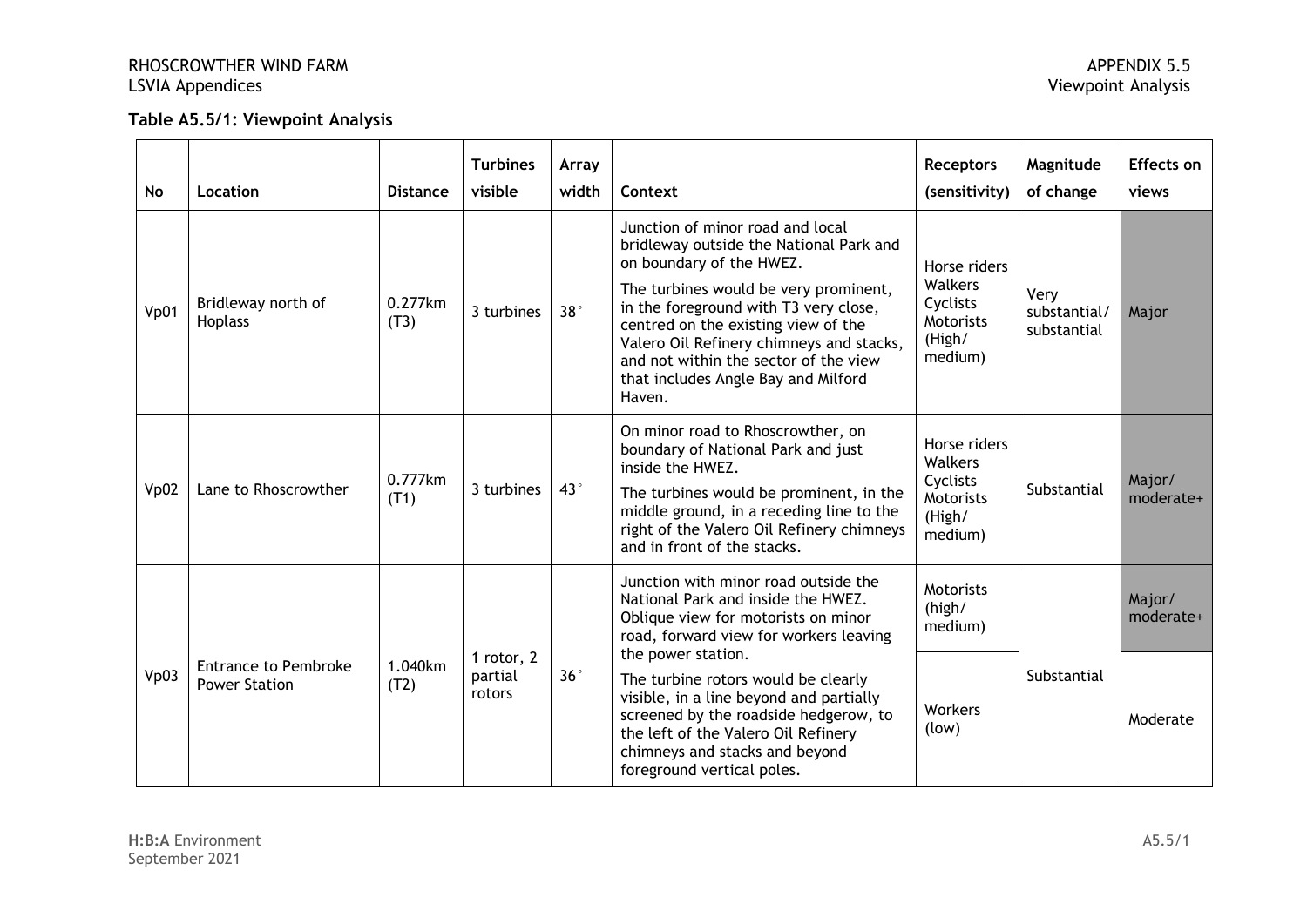| <b>No</b> | Location                                                              | <b>Distance</b> | <b>Turbines</b><br>visible | Array<br>width | Context                                                                                                                                                                                                                                                                                                                                                                                                     | <b>Receptors</b><br>(sensitivity)                               | Magnitude<br>of change   | Effects on<br>views |
|-----------|-----------------------------------------------------------------------|-----------------|----------------------------|----------------|-------------------------------------------------------------------------------------------------------------------------------------------------------------------------------------------------------------------------------------------------------------------------------------------------------------------------------------------------------------------------------------------------------------|-----------------------------------------------------------------|--------------------------|---------------------|
| Vp04      | Pembrokeshire and<br><b>Wales Coast Path, west</b><br>of Rhoscrowther | 1.348km<br>(T1) | 3 turbines                 | 18°            | On Pembrokeshire and Wales Coast Path<br>in the National Park and HWEZ. An<br>oblique inland view for walkers on the<br>path, with the focus of the view being<br>Angle Bay in the opposite direction.<br>The turbines would be clearly visible, in<br>a receding line to the right of the Valero<br>Oil Refinery chimneys, with the base of<br>the towers partially screened by<br>intervening vegetation. | Walkers on<br>coast path<br>(High)                              | Substantial/<br>moderate | Major/<br>moderate+ |
|           |                                                                       |                 |                            |                | On an elevated section of a local<br>bridleway, also used as access to<br>Wogaston Farm. View from local road<br>nearby more restricted by the roadside<br>vegetation. Outside National Park and<br>HWEZ.                                                                                                                                                                                                   | Horse riders<br><b>Walkers</b><br>Cyclists<br>(High/<br>medium) | Substantial/<br>moderate | Major/<br>moderate  |
| Vp05      | Bridleway south of<br>Wogaston                                        | 1.360km<br>(T3) | 3 turbines                 | 16°            | The turbines would be visible beyond<br>the next ridgeline, in front of and to the<br>right of the Valero Oil Refinery<br>chimneys, with the Hoplass solar farm,<br>the Pembroke Power Station and pylons<br>in the view and the Castle Pill, Lower<br>Scoveston Farm, Scoveston Park and<br>Wear Point wind turbines noticeable on<br>the north side of the Haven.                                         | <b>Motorists</b><br>(High/<br>medium)                           | Moderate                 | Moderate+           |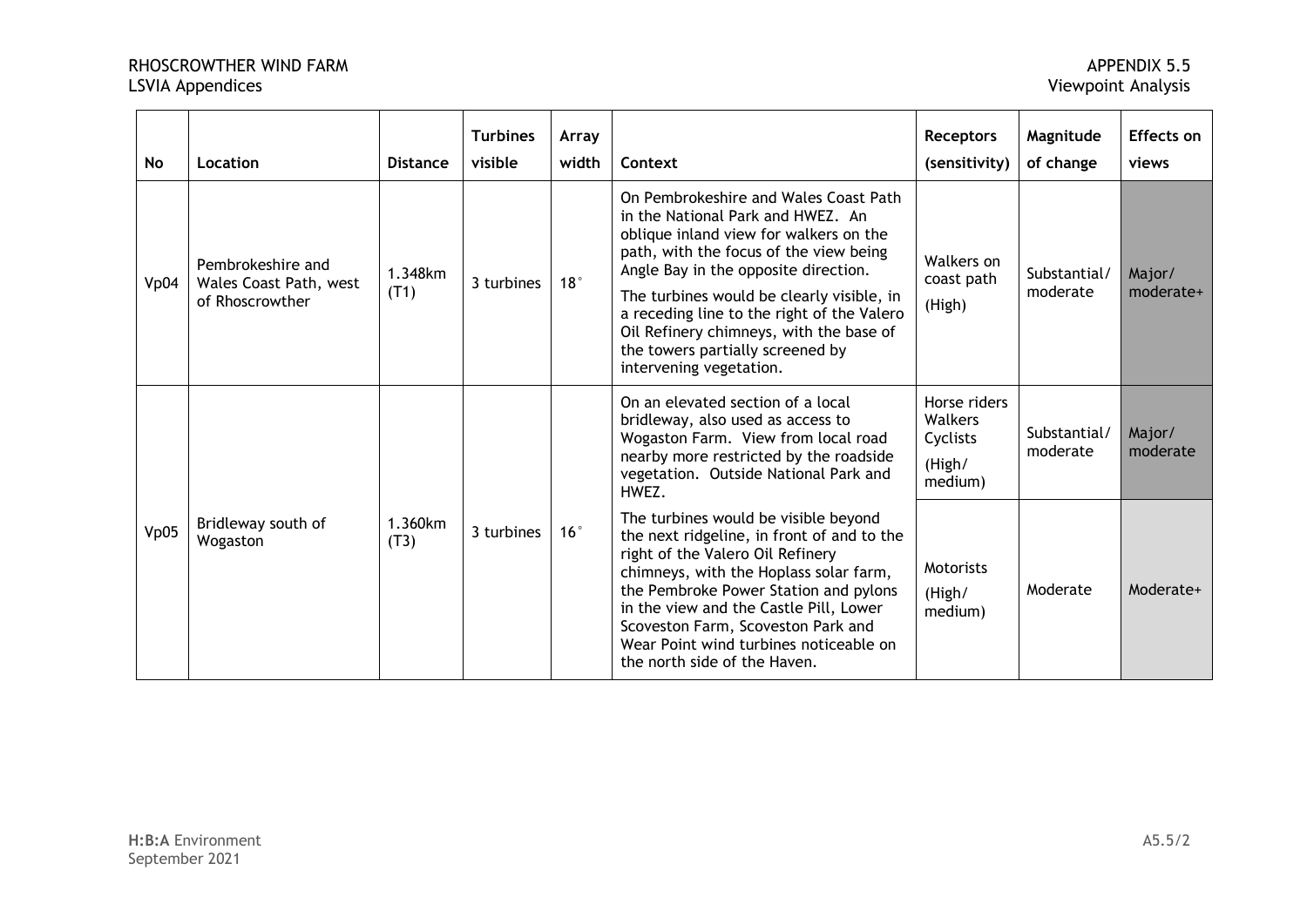| <b>No</b> | Location              | <b>Distance</b> | <b>Turbines</b><br>visible | Array<br>width | Context                                                                                                                                                                                                                                                                                                                                                                                                                                                                                                                       | <b>Receptors</b><br>(sensitivity)                                            | Magnitude<br>of change   | <b>Effects on</b><br>views |
|-----------|-----------------------|-----------------|----------------------------|----------------|-------------------------------------------------------------------------------------------------------------------------------------------------------------------------------------------------------------------------------------------------------------------------------------------------------------------------------------------------------------------------------------------------------------------------------------------------------------------------------------------------------------------------------|------------------------------------------------------------------------------|--------------------------|----------------------------|
| Vp06      | Near Wallaston Green  | 1.480km<br>(T3) | 3 turbines                 | $7^{\circ}$    | On minor road south of Wallaston Green<br>outside the National Park and the HWEZ.<br>The turbines would be visible beyond<br>the next ridgeline, in a line in front of<br>the Valero Oil Refinery chimneys and<br>beyond a line of nearby electricity<br>poles, with the base of the towers<br>partially screened by intervening<br>vegetation. The Hoplass solar farm is<br>also visible in the intervening fields<br>(installed since baseline photograph was<br>taken).                                                    | Motorists<br>(High/<br>medium)                                               | Moderate                 | Major/<br>moderate         |
| Vp07      | B4320, south of Neath | 1.880km<br>(T1) | 3 turbines                 | $24^\circ$     | On elevated ridgeline road in National<br>Park which provides elevated and<br>panoramic views of Milford Haven when<br>travelling towards Angle.<br>The turbines would be clearly visible in<br>the view to the side of the direction of<br>travel, beyond the next ridgeline, in a<br>line to the right of the Valero Oil<br>Refinery chimneys (but in front of the<br>stacks), with the Hoplass and Wogaston<br>solar farms, the Pembroke Power Station<br>and pylons and the Wear Point wind<br>turbines also in the view. | Horse riders<br>Walkers<br>Cyclists<br><b>Motorists</b><br>(High/<br>medium) | Substantial/<br>moderate | Moderate/<br>major         |
| Vp08      | Castlemartin          | 3.105km<br>(T3) | 3 rotors                   | 11°            | On minor road through the village of<br>Castlemartin inside the National Park<br>and with the Castlemartin Artillery<br>Range just over the ridgeline to the<br>south.                                                                                                                                                                                                                                                                                                                                                        | <b>Residents</b><br>(High)                                                   | Moderate/<br>slight      | Moderate+                  |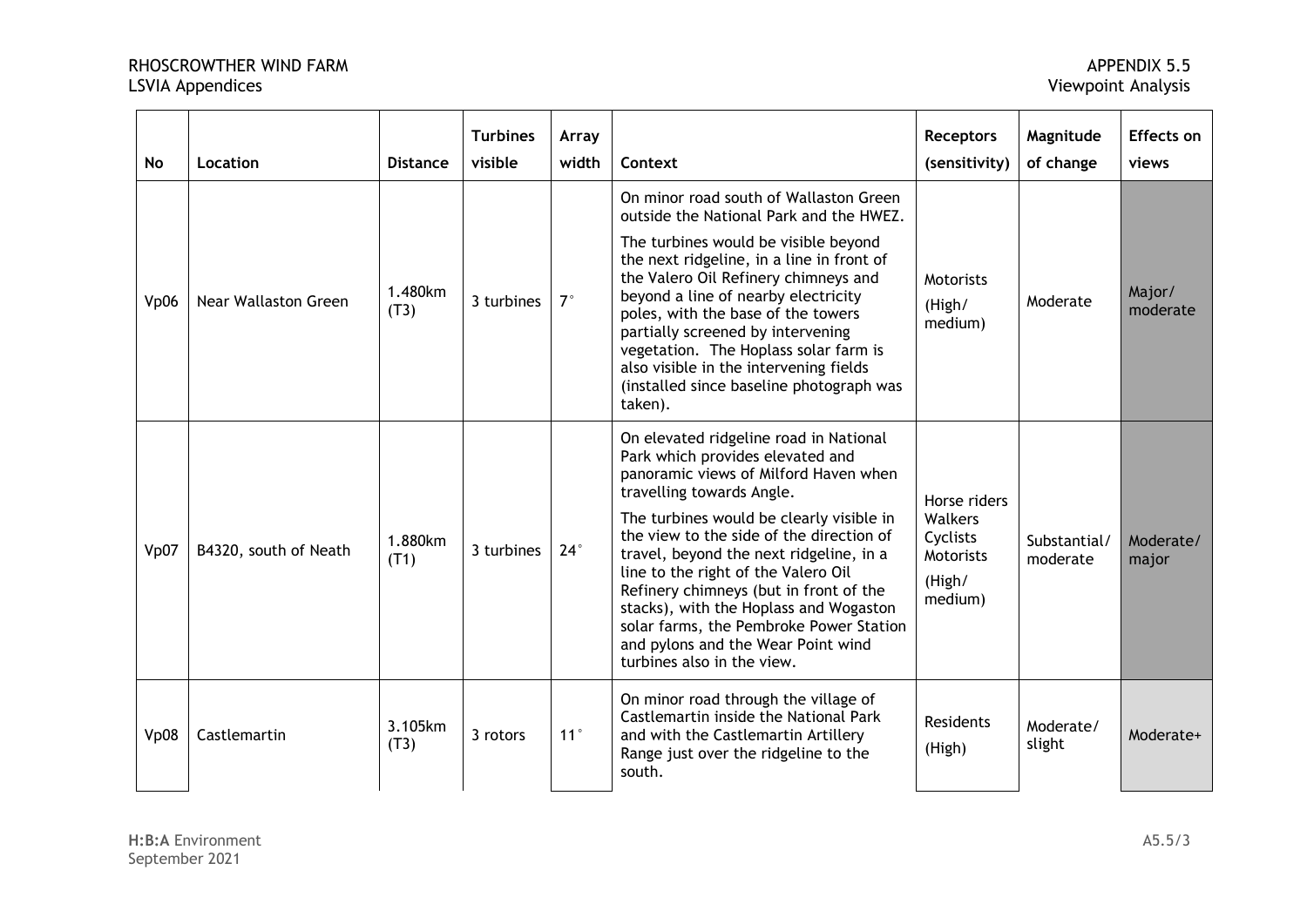| <b>No</b> | Location                                            | <b>Distance</b>                        | <b>Turbines</b><br>visible | Array<br>width                                                                                                                                                                                                                                                      | Context                                                                                                                                                                                                                                                                 | <b>Receptors</b><br>(sensitivity)     | Magnitude<br>of change  | <b>Effects on</b><br>views |
|-----------|-----------------------------------------------------|----------------------------------------|----------------------------|---------------------------------------------------------------------------------------------------------------------------------------------------------------------------------------------------------------------------------------------------------------------|-------------------------------------------------------------------------------------------------------------------------------------------------------------------------------------------------------------------------------------------------------------------------|---------------------------------------|-------------------------|----------------------------|
|           |                                                     |                                        |                            |                                                                                                                                                                                                                                                                     | The turbine rotors would be visible to<br>the north, to the right of the Valero Oil<br>Refinery chimneys and beyond two<br>intervening ridgelines, which will screen<br>the lower towers, with further screening<br>of the rotors by garden and roadside<br>vegetation. | <b>Motorists</b><br>(High/<br>medium) |                         | Moderate                   |
|           |                                                     |                                        |                            |                                                                                                                                                                                                                                                                     | On the foreshore near to the Coast Path<br>(which is routed through woodland along<br>this section of Angle Bay). In the<br>National Park and outside the HWEZ.                                                                                                         | Walkers on                            | Moderate<br>(foreshore) | Major/<br>moderate         |
| Vp09      | Pembrokeshire and<br>Wales Coast Path, Angle<br>Bay | 3.567km<br>3 turbines<br>(T1)          | $8^{\circ}$                | The turbines would be visible in a line to<br>the right of the Valero Oil Refinery. The<br>town of Milford Haven and some of the<br>Castle Pill, Lower Scoveston Farm and<br>Scoveston Park wind turbines are also<br>noticeable on the north side of the<br>Haven. | <b>Coast Path</b><br>(High)                                                                                                                                                                                                                                             | Moderate/<br>slight (coast<br>path)   | Moderate+               |                            |
|           |                                                     |                                        |                            |                                                                                                                                                                                                                                                                     | On the Pembrokeshire and Wales Coast<br>Path through a residential area in<br>Milford Haven. There are panoramic<br>views of the Haven to the south.                                                                                                                    | Residents<br>Walkers<br>(High)        |                         | Moderate                   |
| Vp10      | The Raith, Milford Haven                            | 3.524km<br>3 partial<br>(T1)<br>rotors | $8^{\circ}$                | The rotors would be noticeable on the<br>other side of the Haven, between the<br>Valero Oil Refinery stacks and chimneys,<br>partially screened by the ridgeline and<br>woodland above the cliff top.                                                               | <b>Motorists</b><br>(Medium)                                                                                                                                                                                                                                            | Slight                                | Moderate/<br>minor      |                            |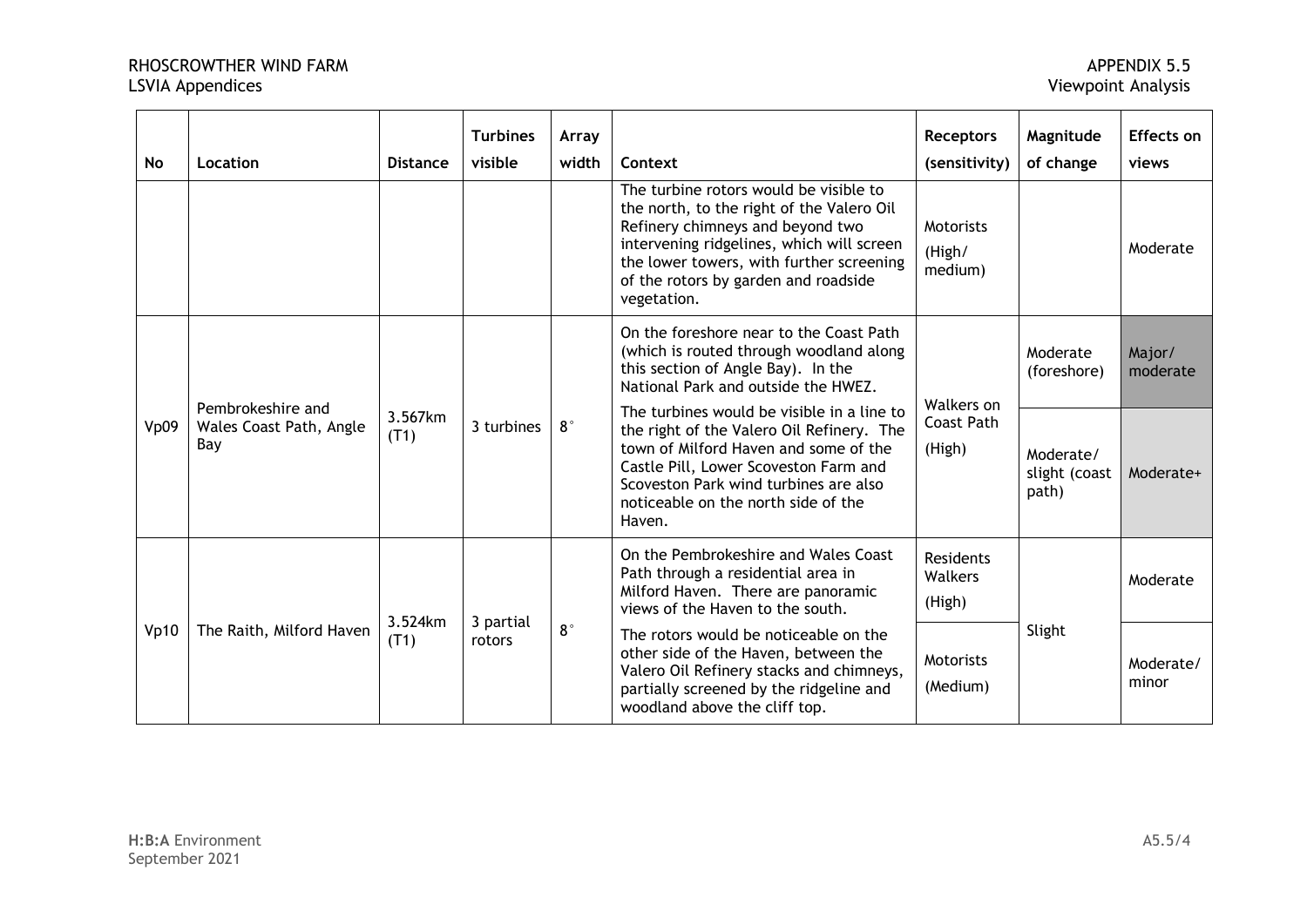| <b>No</b> | Location                                                                             | <b>Distance</b> | <b>Turbines</b><br>visible | Array<br>width | Context                                                                                                                                                                                                                                                                                                                                                                                                                    | <b>Receptors</b><br>(sensitivity)                           | Magnitude<br>of change | Effects on<br>views |
|-----------|--------------------------------------------------------------------------------------|-----------------|----------------------------|----------------|----------------------------------------------------------------------------------------------------------------------------------------------------------------------------------------------------------------------------------------------------------------------------------------------------------------------------------------------------------------------------------------------------------------------------|-------------------------------------------------------------|------------------------|---------------------|
|           |                                                                                      |                 |                            |                | On the Wales Coast Path at an entrance<br>to the Castlemartin firing range, just<br>south of Gupton Farm and in the<br>National Park. This is a similar but<br>slightly more elevated view than from<br>the nearby B4319.                                                                                                                                                                                                  | Walkers on<br><b>Coast Path</b><br>(High)                   |                        | Moderate+           |
| Vp11      | Pembrokeshire and<br><b>Wales Coast Path near</b><br><b>Gupton Farm</b>              | 3.552km<br>(T3) | 3 rotors                   | 12°            | The rotors would be visible in a line<br>adjacent to the Valero Oil Refinery<br>chimneys and in front of the stacks and<br>Wear Point wind turbines, beyond<br>several intervening ridgelines which<br>would screen the lower towers. Some of<br>the Castle Pill, Lower Scoveston Farm<br>and Scoveston Park wind turbines are<br>also discernible on the north side of the<br>Haven.                                      | <b>Motorists</b><br>(on $B4319$ )<br>(High/<br>medium)      | Moderate/<br>slight    | Moderate            |
| Vp12      | The Old Point House,<br>Angle on the<br>Pembrokeshire and<br><b>Wales Coast Path</b> | 3.878km<br>(T1) | 3 turbines                 | $6^{\circ}$    | Outside the Old Point House public<br>house, on the Wales Coast Path inside<br>the National Park and Heritage Coast.<br>This provides a sea level and open view<br>across Angle Bay.<br>The turbines would be visible on the far<br>side of Angle Bay, adjacent to the Valero<br>Oil Refinery. The partial rotors of the<br>Wear Point wind turbines are discernible<br>on the skyline to the left of the oil<br>refinery. | <b>Walkers</b><br>Visitors to<br>Pub and<br>beach<br>(High) | Moderate/<br>slight    | Moderate+           |
| Vp13      | Military Road, Pennar<br>Park                                                        | 3.906km<br>(T3) | 3 rotors                   | $9^{\circ}$    | In Pennar Park on the western side of<br>Pennar. There are similar views from<br>nearby residential properties on the<br>southwestern edge of Pennar. This                                                                                                                                                                                                                                                                 | Residents<br>(High)                                         | Moderate/<br>slight    | Moderate+           |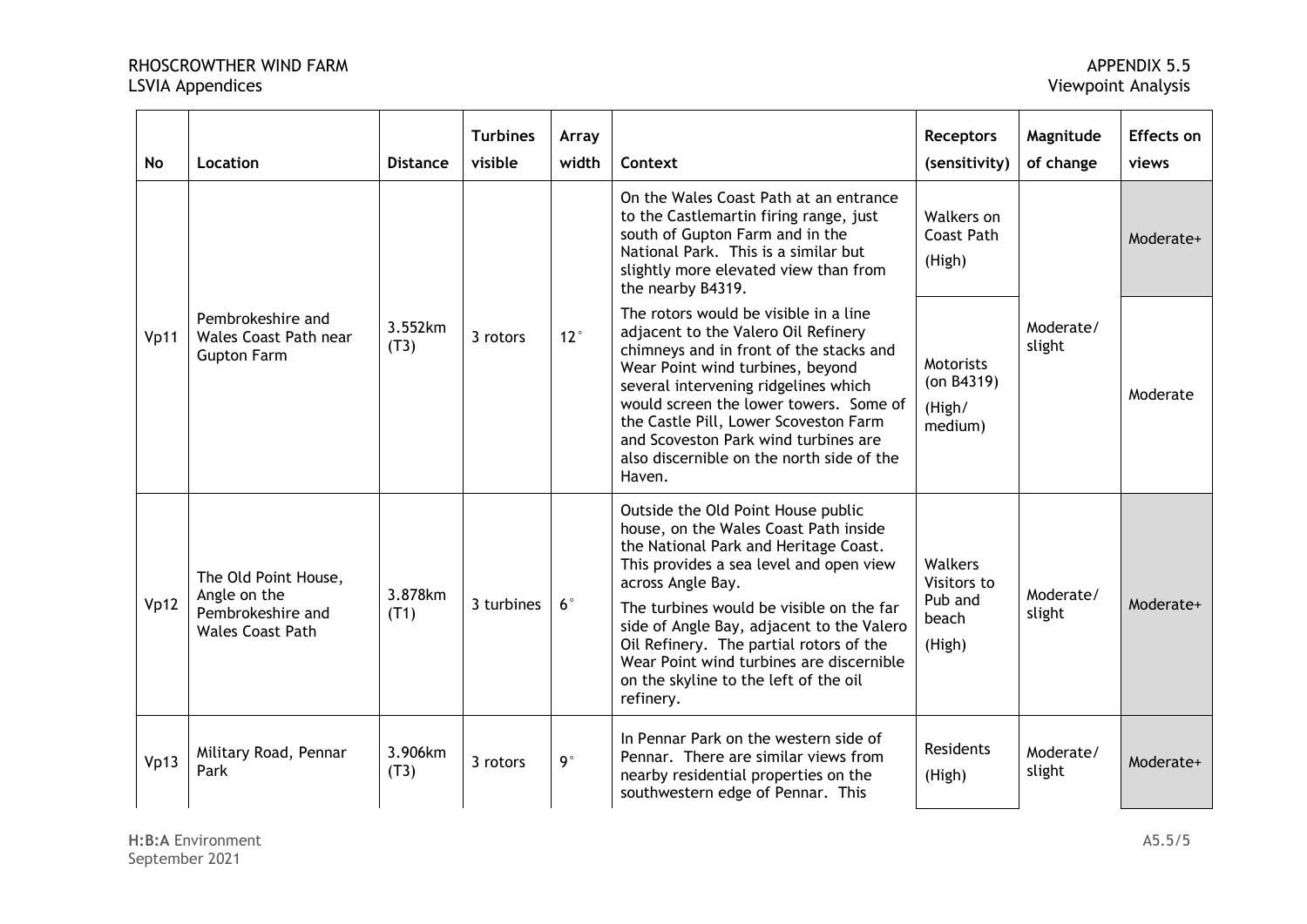| No   | Location                               | <b>Distance</b> | <b>Turbines</b><br>visible | Array<br>width | Context                                                                                                                                                                                                                                                                                                                                                                     | <b>Receptors</b><br>(sensitivity)                | Magnitude<br>of change | Effects on<br>views |
|------|----------------------------------------|-----------------|----------------------------|----------------|-----------------------------------------------------------------------------------------------------------------------------------------------------------------------------------------------------------------------------------------------------------------------------------------------------------------------------------------------------------------------------|--------------------------------------------------|------------------------|---------------------|
|      |                                        |                 |                            |                | provides a view across the Pembroke<br>River estuary.<br>The turbine rotors would be visible in a<br>line on the other side of the Pembroke<br>River, between the Valero Oil Refinery<br>and the pylons, and with the lower<br>towers screened by intervening land.                                                                                                         | Park visitors<br>(High/<br>medium)               |                        | Moderate            |
| Vp14 | East of St Mary's<br>Church, Angle Bay | 4.411km<br>(T1) | 3 turbines                 | $6^{\circ}$    | On the route from Angle down onto the<br>beach, on the Wales Coast Path, in the<br>National Park and Heritage Coast. This<br>provides a sea level and open view<br>across Angle Bay.<br>The turbines would be visible on the far<br>side of Angle Bay, adjacent to the Valero<br>Oil Refinery. The blades of the Wear<br>Point wind turbines are screened by<br>vegetation. | <b>Walkers</b><br>Visitors to<br>beach<br>(High) | Moderate/<br>slight    | Moderate+           |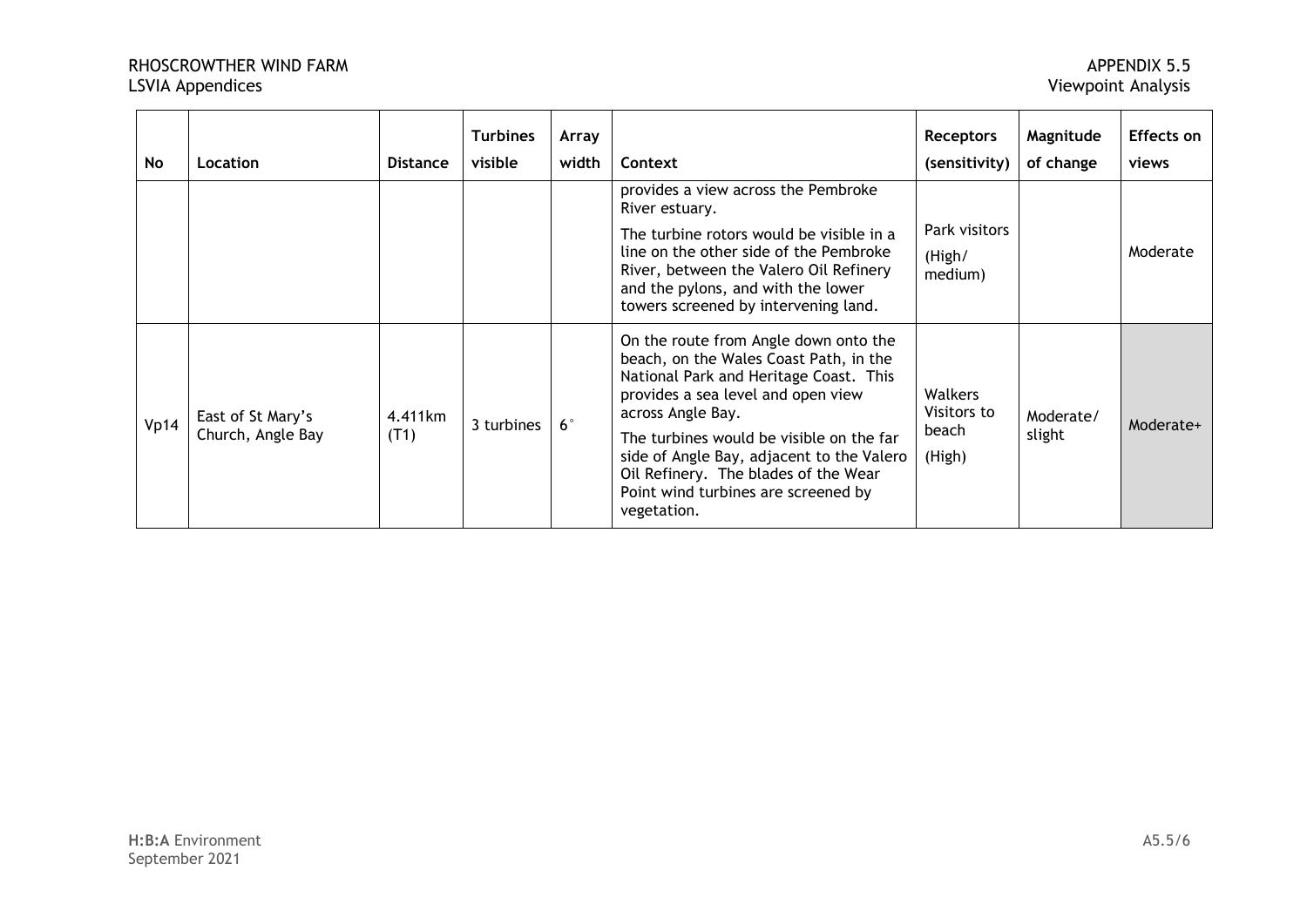| <b>No</b> | Location                                             | <b>Distance</b> | <b>Turbines</b><br>visible      | Array<br>width | Context                                                                                                                                                                                                                                                                                                                                                                                                                                                                                                                                                                                                                       | <b>Receptors</b><br>(sensitivity) | Magnitude<br>of change | <b>Effects on</b><br>views |
|-----------|------------------------------------------------------|-----------------|---------------------------------|----------------|-------------------------------------------------------------------------------------------------------------------------------------------------------------------------------------------------------------------------------------------------------------------------------------------------------------------------------------------------------------------------------------------------------------------------------------------------------------------------------------------------------------------------------------------------------------------------------------------------------------------------------|-----------------------------------|------------------------|----------------------------|
|           |                                                      |                 |                                 |                | On the Wales Coast Path in an elevated<br>location on the north coast of the Angle<br>Peninsular which provides panoramic<br>views of the Haven. In the National Park<br>and Heritage Coast.                                                                                                                                                                                                                                                                                                                                                                                                                                  |                                   |                        |                            |
| Vp15      | Pembrokeshire and<br>Wales Coast Path, North<br>Hill | 4.489km<br>(T1) | 3 turbines                      | $5^{\circ}$    | The turbines would be visible to the<br>east, adjacent to the Valero Oil<br>Refinery. At this location and along<br>most of this section of the Wales Coast<br>Path, there are panoramic views with<br>the town of Milford Haven and Castle<br>Pill, Lower Scoveston Farm, Scoveston<br>Park and Wear Point wind turbines plus<br>the Crican Farm wind turbine (left of<br>view illustrated) also visible on the far<br>side of the Haven.                                                                                                                                                                                    | Walkers<br>(High)                 | Moderate/<br>slight    | Moderate+                  |
| Vp16      | B4320, south of Angle                                | 4.484km<br>(T1) | 2 partial<br>rotors, 1<br>blade | $7^{\circ}$    | On the junction between the B4320 and<br>a minor road that are the main vehicular<br>routes into and out of the village of<br>Angle. In the National Park.<br>The turbines would be visible in a line to<br>the right of the Valero Oil Refinery over<br>the nearby roadside hedgerow which<br>would screen all but the upper rotors<br>and refinery chimneys. At this location,<br>the town of Milford Haven and the<br>Castle Pill, Lower Scoveston Farm and<br>Scoveston Park wind turbines are<br>discernible on the far side of the Haven<br>but the Wear Point wind turbines are<br>screened by the roadside hedgerows. | Motorists<br>(High/<br>medium)    | Slight                 | Moderate/<br>minor+        |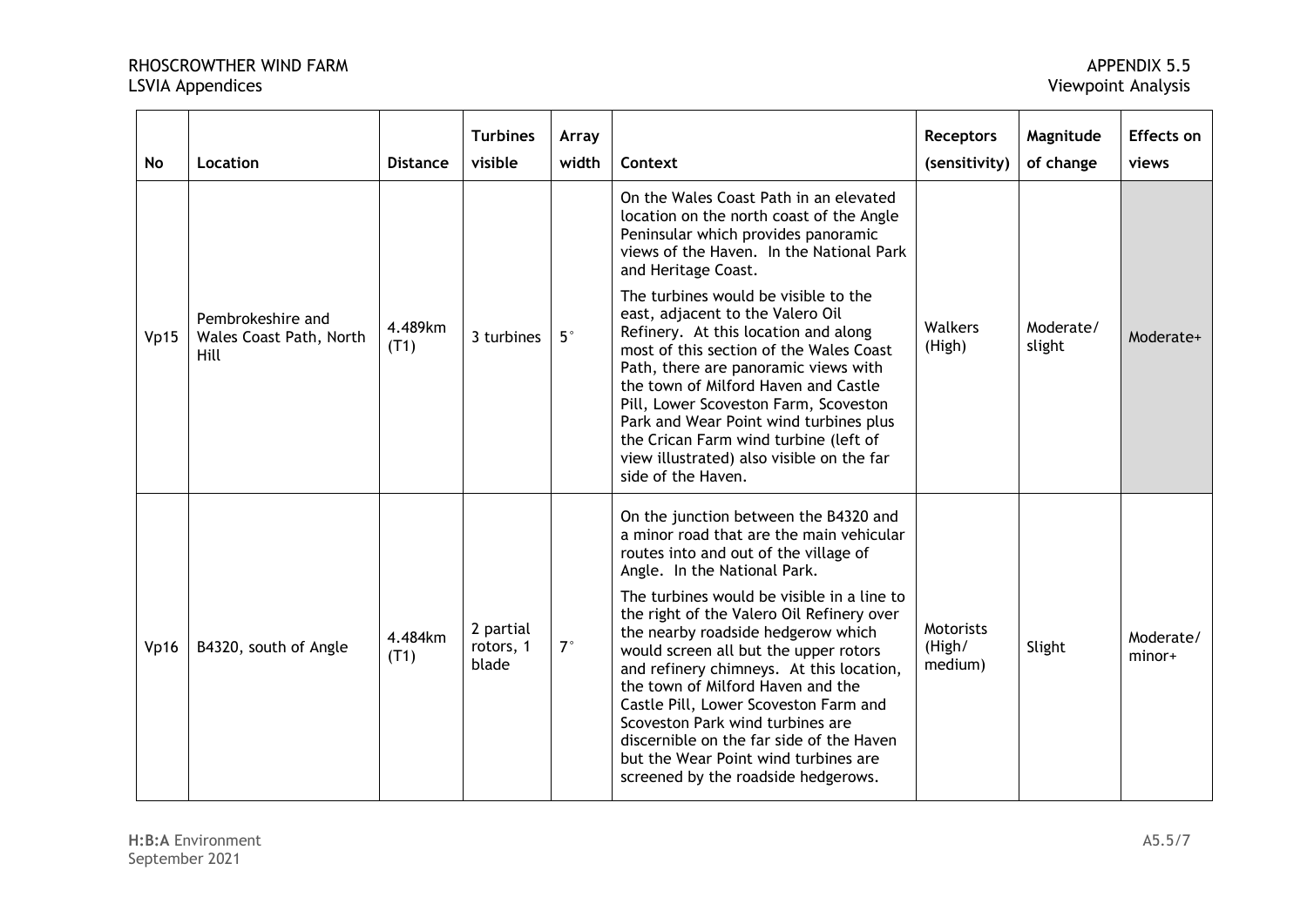| No   | Location                                   | <b>Distance</b>           | <b>Turbines</b><br>visible      | Array<br>width | Context                                                                                                                                                                                                                                                                                                                           | <b>Receptors</b><br>(sensitivity)                                            | Magnitude<br>of change | <b>Effects on</b><br>views |
|------|--------------------------------------------|---------------------------|---------------------------------|----------------|-----------------------------------------------------------------------------------------------------------------------------------------------------------------------------------------------------------------------------------------------------------------------------------------------------------------------------------|------------------------------------------------------------------------------|------------------------|----------------------------|
|      |                                            |                           |                                 |                | In a sports field on the western edge of<br>the village of Hundleton. Similar views<br>from some of the properties on the<br>edges of the village.                                                                                                                                                                                | Residents<br>(High)                                                          |                        | Moderate                   |
| Vp17 | <b>Hundleton Community</b><br>Sports Field | 4.391km<br>(T3)           | 2 rotors,<br>1 partial<br>rotor | $6^{\circ}$    | The turbine rotors would be noticeable<br>to the left of the Valero Oil Refinery<br>chimneys which are visible from most of<br>the sports field, partially screened by<br>vegetation around the field and several<br>intervening ridgelines which would<br>further screen the turbine rotors from<br>other parts of the field.    | Sports field<br>users<br>(Medium)                                            | Slight                 | Moderate/<br>minor         |
| Vp18 | Gateway on North Lane,<br>St Twynnells     | 5.081km<br>(T3)<br>rotors |                                 |                | On a single-track lane on the western<br>edge of the village of St Twynnells, on<br>the boundary of the National Park.<br>Similar views from some properties in<br>the village.                                                                                                                                                   | <b>Residents</b><br>(High)                                                   |                        | Moderate/<br>$minor+$      |
|      |                                            |                           | 3 partial                       | $2^{\circ}$    | The partial rotors would be discernible<br>in front of the Valero Oil Refinery<br>chimneys, beyond and partially screened<br>by the intervening ridgelines and<br>vegetation. The Castle Pill, Lower<br>Scoveston Farm, Scoveston Park and<br>Wear Point wind turbines are just<br>discernible on the north side of the<br>Haven. | Horse riders<br>Walkers<br>Cyclists<br><b>Motorists</b><br>(High/<br>medium) | Slight/<br>negligible  | Moderate/<br>minor         |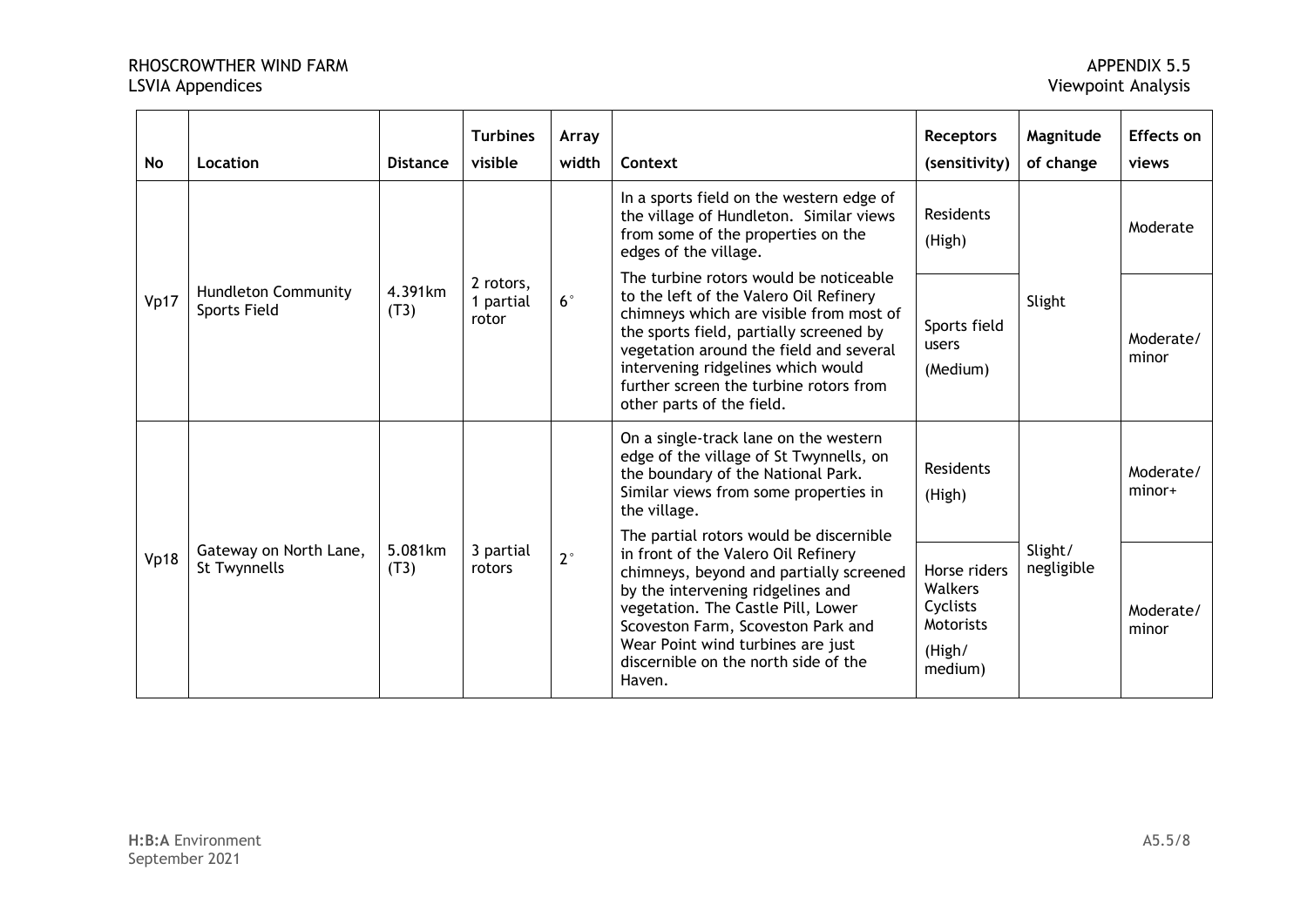| <b>No</b> | Location                | <b>Distance</b> | <b>Turbines</b><br>visible | Array<br>width                 | Context                                                                                                                                                                                                                                                                                                                                             | <b>Receptors</b><br>(sensitivity)         | Magnitude<br>of change | Effects on<br>views |
|-----------|-------------------------|-----------------|----------------------------|--------------------------------|-----------------------------------------------------------------------------------------------------------------------------------------------------------------------------------------------------------------------------------------------------------------------------------------------------------------------------------------------------|-------------------------------------------|------------------------|---------------------|
| Vp19      | West Angle Bay car park | 5.817km<br>(T1) | 2 blades                   | $4^\circ$<br>(2 <sup>°</sup> ) | In the car park at West Angle Bay on the<br>far western side of the Angle Peninsular.<br>In the National Park and on the landward<br>edge of the Heritage Coast.<br>The turbines would be to the right of the<br>Valero Oil Refinery chimneys with T3<br>entirely screened and just the blades of<br>T1 and T2 discernible above the<br>vegetation. | Walkers<br>Visitors to<br>beach<br>(High) | Negligible             | Moderate/<br>minor  |
| Vp20      | Cleddau Bridge          |                 |                            |                                | Side view from the Cleddau Bridge. This<br>is a two lane road bridge that spans the<br>Haven between Pembroke and Nayland.<br>It has shared use paths on both side and<br>both the Wales Coast Path and Sustrans<br>NCR 4 cross the estuary on this bridge.<br>It provides a panoramic view of the                                                  | Walkers<br>Cyclists<br>(High)             | Slight                 | Moderate            |
|           |                         | 6.654km<br>(T2) | 3 rotors                   | $6^{\circ}$                    | Haven including much of the urban and<br>industrial development on both sides but<br>the direction of travel is side on to this<br>view.<br>The turbines would be noticeable in a<br>line in the middle distance, on the south<br>side of the Haven, beyond the Power<br>Station and adjacent to the Valero Oil<br>Refinery.                        | <b>Motorists</b><br>(Medium)              |                        | Moderate/<br>minor  |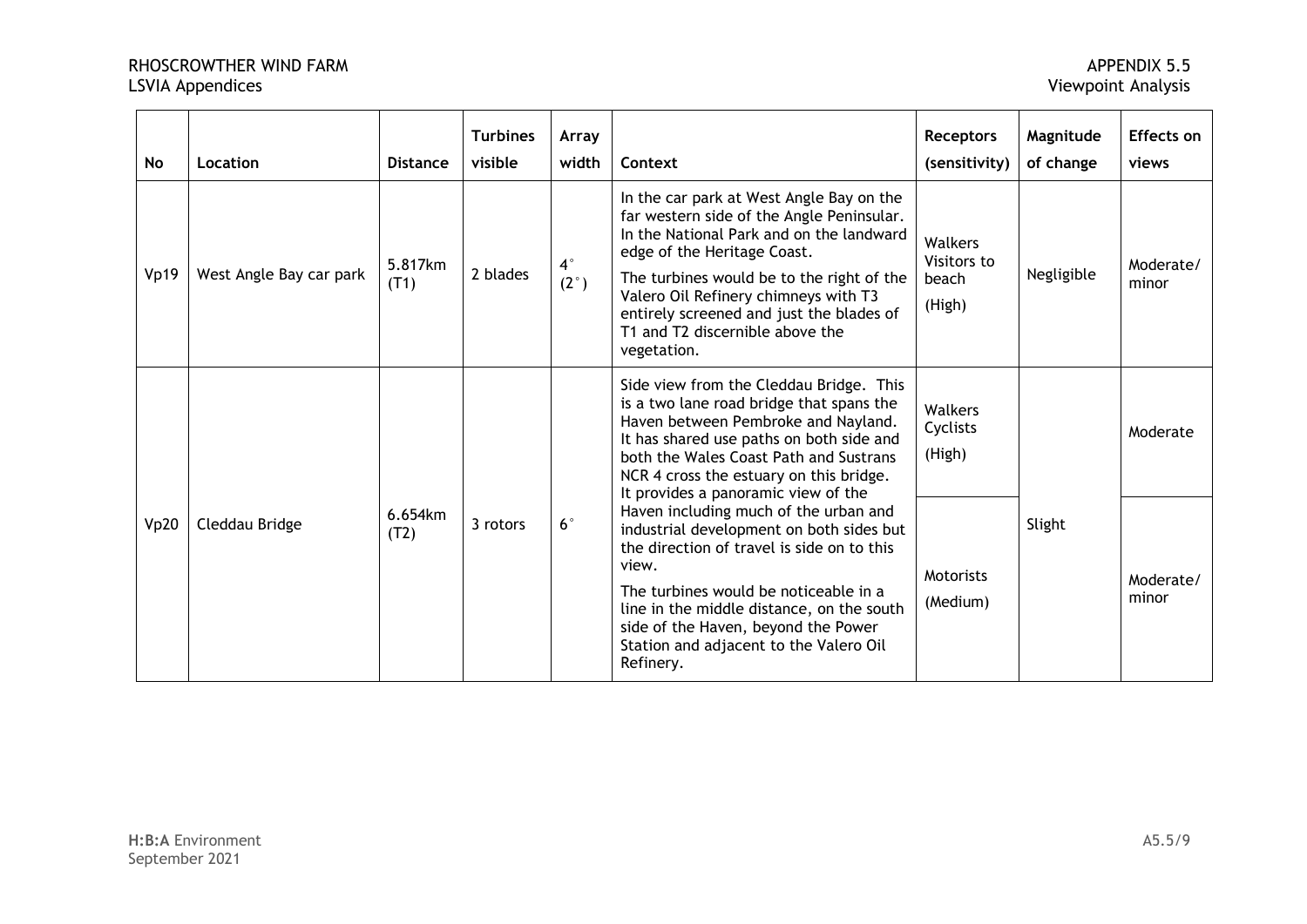| <b>No</b> | Location                                                           | <b>Distance</b> | <b>Turbines</b><br>visible      | Array<br>width | Context                                                                                                                                                                                                                                                                                                                                                                                                                                                                                                                                                      | <b>Receptors</b><br>(sensitivity)                        | Magnitude<br>of change | Effects on<br>views   |
|-----------|--------------------------------------------------------------------|-----------------|---------------------------------|----------------|--------------------------------------------------------------------------------------------------------------------------------------------------------------------------------------------------------------------------------------------------------------------------------------------------------------------------------------------------------------------------------------------------------------------------------------------------------------------------------------------------------------------------------------------------------------|----------------------------------------------------------|------------------------|-----------------------|
| Vp21      | <b>Pembroke Castle</b>                                             | 6.581km<br>(T3) | 2 rotors,<br>1 partial<br>rotor | $5^{\circ}$    | From a tower within the battlements of<br>Pembroke Castle, a popular visitor<br>attraction. The foci of views from the<br>castle are towards the Pembroke River<br>(to right of view captured in<br>photograph) which wraps around the<br>base of the rock on which the castle is<br>built, and out towards the estuary to the<br>northwest.<br>The turbine rotors would be noticeable<br>in the middle distance to the west<br>adjacent to the Valero Oil Refinery and<br>with the Pembroke Power Station to the<br>right and the line of pylons stretching | Visitors to<br>castle<br>(High)                          | Slight                 | Moderate              |
|           |                                                                    |                 |                                 |                | along the skyline to the left.<br>Panoramic view of the Haven from the<br>Pembrokeshire and Wales Coast Path on                                                                                                                                                                                                                                                                                                                                                                                                                                              |                                                          |                        |                       |
| Vp22      | Pembrokeshire and<br>Wales Coast Path, Great<br><b>Castle Head</b> | 7.446km<br>(T1) | 3 partial<br>turbines           | $2^{\circ}$    | an undeveloped headland on the north<br>side of the Haven. The South Hook jetty<br>and liquefied gas terminal are visible on<br>the nearby headland to the left.                                                                                                                                                                                                                                                                                                                                                                                             | Walkers<br>(High)                                        | Slight/<br>negligible  | Moderate/<br>$minor+$ |
|           |                                                                    |                 |                                 |                | The turbines would be discernible on the<br>south side of the Haven adjacent and<br>very close to the Valero Oil Refinery and<br>new CHP plant.                                                                                                                                                                                                                                                                                                                                                                                                              |                                                          |                        |                       |
| Vp23      | Local road between<br>Johnston and Trooper's<br>Inn                | 9.135km<br>(T1) | 3 rotors                        | $5^{\circ}$    | This is a panoramic view of rolling inland<br>countryside to the south from a field<br>gateway on a single track lane in the far<br>northeast of the study area. The<br>existing view southwards is side on to                                                                                                                                                                                                                                                                                                                                               | Horse riders<br>Walkers<br>Cyclists<br>(High/<br>medium) | Slight/<br>negligible  | Moderate/<br>minor    |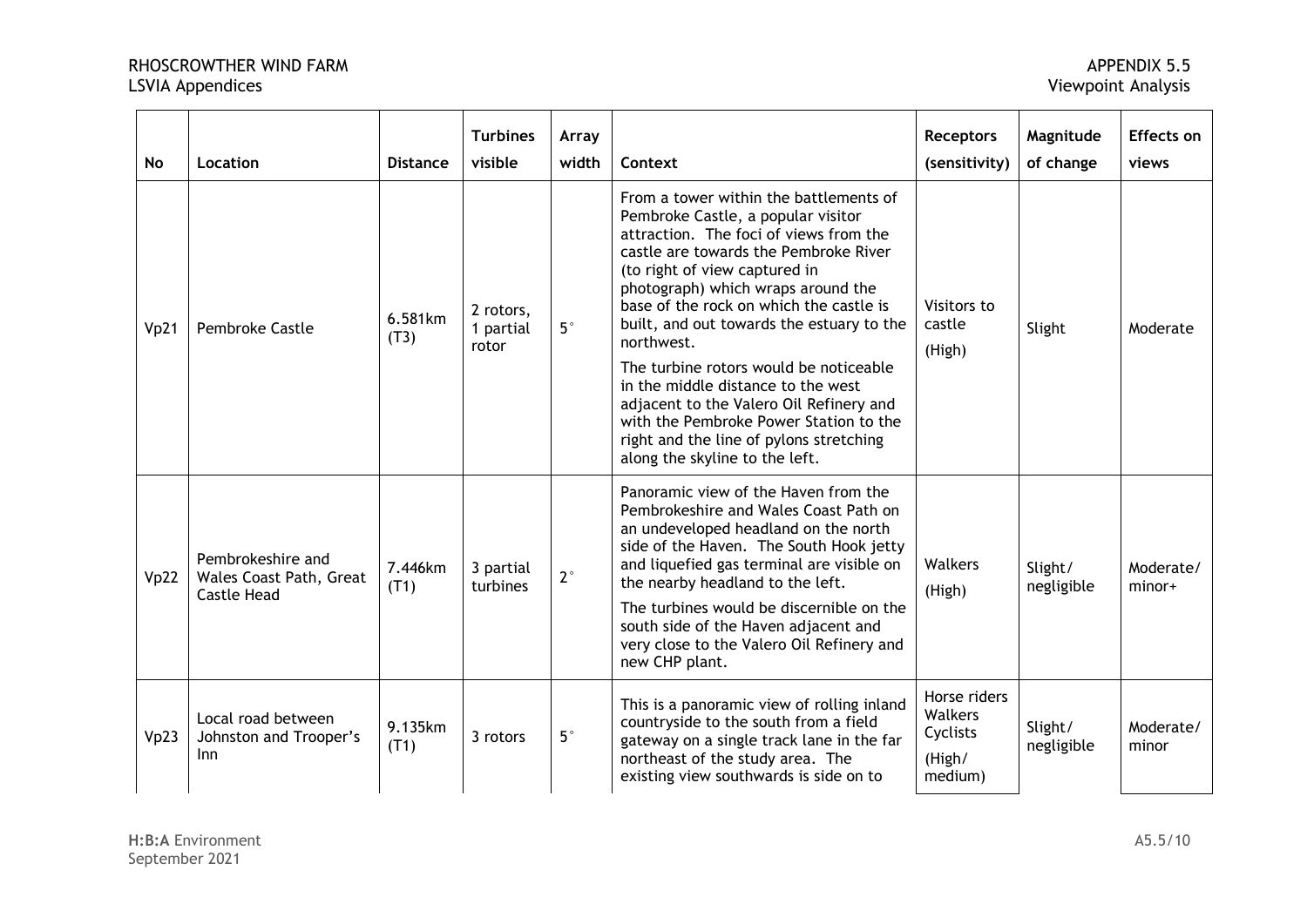| <b>No</b> | Location                                                | <b>Distance</b>  | <b>Turbines</b><br>visible | Array<br>width | Context                                                                                                                                                                                                                                                                                                                                                                                                                                                                                                                                                                                                                                                                                       | <b>Receptors</b><br>(sensitivity) | Magnitude<br>of change | <b>Effects on</b><br>views |
|-----------|---------------------------------------------------------|------------------|----------------------------|----------------|-----------------------------------------------------------------------------------------------------------------------------------------------------------------------------------------------------------------------------------------------------------------------------------------------------------------------------------------------------------------------------------------------------------------------------------------------------------------------------------------------------------------------------------------------------------------------------------------------------------------------------------------------------------------------------------------------|-----------------------------------|------------------------|----------------------------|
|           |                                                         |                  |                            |                | the direction of travel and some of the<br>development along the Haven is<br>discernible but the Haven itself is not.                                                                                                                                                                                                                                                                                                                                                                                                                                                                                                                                                                         |                                   |                        |                            |
|           |                                                         |                  |                            |                | The turbine rotors would be discernible<br>in the distance, between the Wear Point<br>wind turbines and the Valero Oil<br>Refinery chimneys, with the Castle Pill.<br>Lower Scoveston Farm and Scoveston<br>Park wind turbines to the right of the oil<br>refinery and the Crican Farm wind<br>turbine in the far right of the view.                                                                                                                                                                                                                                                                                                                                                          | <b>Motorists</b><br>(Medium)      |                        | Minor+                     |
| Vp24      | Pembrokeshire and<br>Wales Coast Path, St<br>Ann's Head | 10.350km<br>(T1) | 3 rotors                   | 3 <sup>°</sup> | This is an elevated view from the<br>southern tip of the Dale Peninsular, at<br>the entrance to Milford Haven, in the far<br>west of the study area. It is on the<br>Pembrokeshire and Wales Coast Path<br>and in the National Park and Heritage<br>Coast. It provides an elevated and<br>panoramic view eastwards of the mix of<br>developed and undeveloped coastlines<br>on both sides of the Haven, including the<br>Crican Farm, Castle Pill, Lower<br>Scoveston Farm, Scoveston Park and<br>Wear Point wind turbines.<br>The turbine rotors would be discernible<br>in the distance, adjacent to the Valero<br>Oil Refinery, partially screened by the<br>intervening Angle Peninsular. | Walkers<br>(High)                 | Slight/<br>negligible  | Moderate/<br>minor+        |